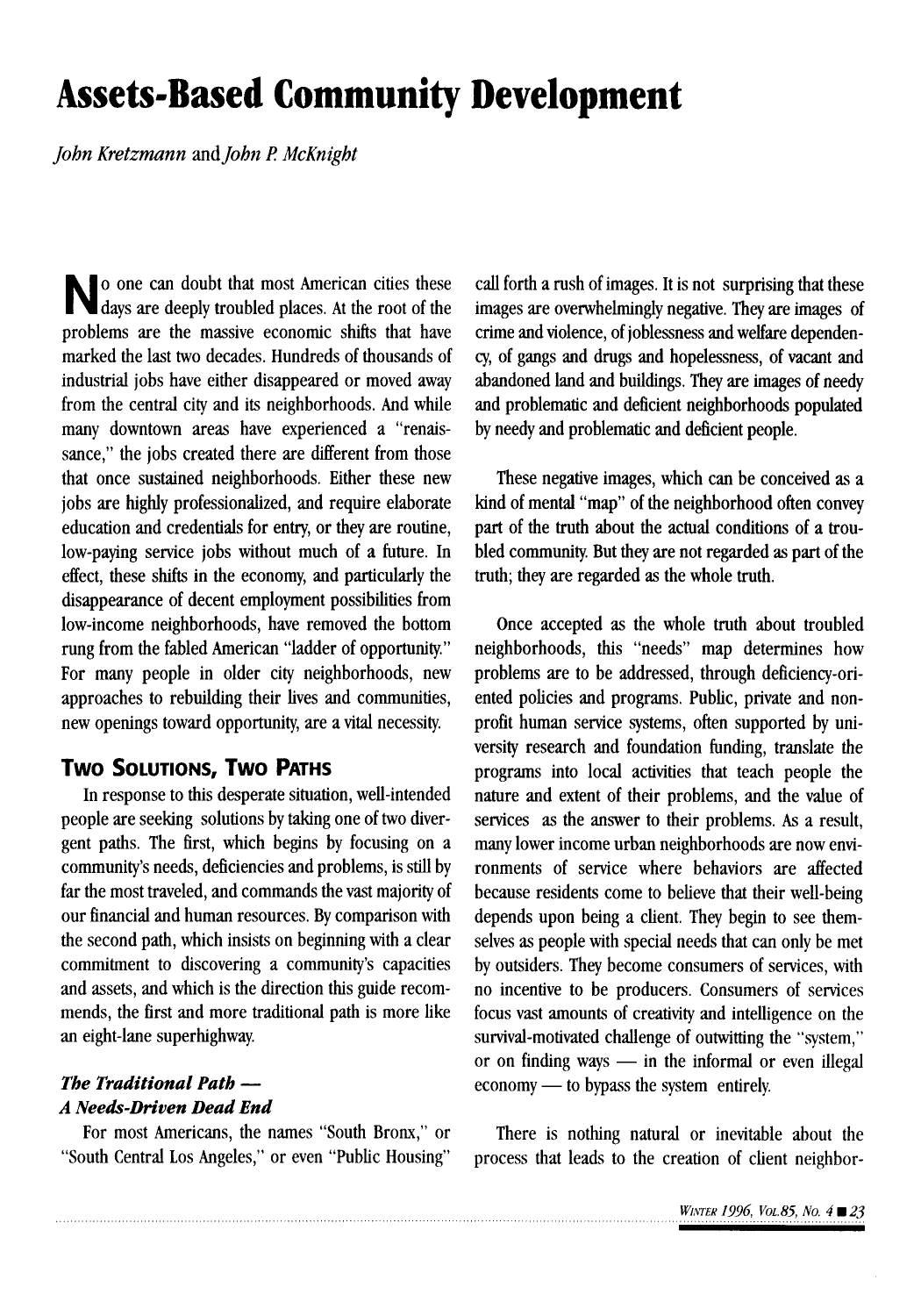hoods. In fact, it is important to note how little power local neighborhood residents have to affect the pervasive nature of the deficiency model, mainly because a number of society's most influential institutions have themselves developed a stake in maintaining that focus. For example, much of the social science research produced by universities is designed to collect and analyze **data** about problems. Much of the funding directed to lower income communities by foundations and the United Way is based on the problem-oriented data collected in "needs surveys," a practice emulated by government human service agencies. Finally, the needs map often appears to be the only neighborhood guide ever used by members of the mass media, whose appetite for the violent and the spectacularly problematic story seems insatiable. All of these major institutions combine to create a wall between lower income communities and the rest of society  $-$  a wall of **needs** which, ironically enough, is built not on hatred but *(at* least partly) **on** the desire to "help."

The fact that the deficiency orientation constitutes our only guide to lower income neighborhoods has devastating consequences for residents. We have already our only guide to lower income neighborhoods has dev-<br>astating consequences for residents. We have already<br>noted one of the most tragic - that is, residents themselves begin to accept that map as the only guide to the reality of their lives. They think of themselves and their neighbors **as** fundamentally deficient, victims incapable of taking charge of their lives and of their community's future. But other consequences flow as well from the power of the needs map. For example:

- **W** Viewing a community as a nearly endless list of problems and needs leads directly to the much lamented fragmentation of efforts to provide solutions. It also denies the basic community wisdom which regards problems as tightly intertwined, as symptoms in fact of the breakdown of a community's own problem-solving capacities.
- Targeting resources based on the needs map directs funding not to residents but to service providers, a consequence not always either planned for or effective.
- **H** Making resources available on the basis of the needs map can have negative effects on the nature of local communi**ty** leadership. If, for example, one measure of effective leadership is the ability to attract resources, then local leaders are, in effect, being forced to denigrate their neighbors and their community by highlighting their problems and deficiencies, and by ignoring their capacities and strengths.
- **<sup>W</sup>**Providing resources on the basis of the needs map underlines the perception that only outside experts can provide real help. Therefore, the relationships that count most for local residents are no longer those inside the community, those neighbor-toneighbor links of mutual support and problem solving. Rather, the most important relationships are those that involve the expert, the social worker, the health provider, the funder. Once again, the glue that binds communities together is weakened.
- E Reliance on the needs map as the exclusive guide to resource gathering virtually ensures the inevitable deepening of the cycle of dependence: problems must always be worse than last year, or more intractable than other communities, if funding is to be renewed.
- **W** At best, reliance on the needs maps as the sole policy guide will ensure a maintenance and survival strategy targeted at isolated individual clients, not a development plan that can involve the energies of an entire community.
- **W** Because the needs-based strategy can guarantee only survival, and can never lead to serious change or community development, this orientation must be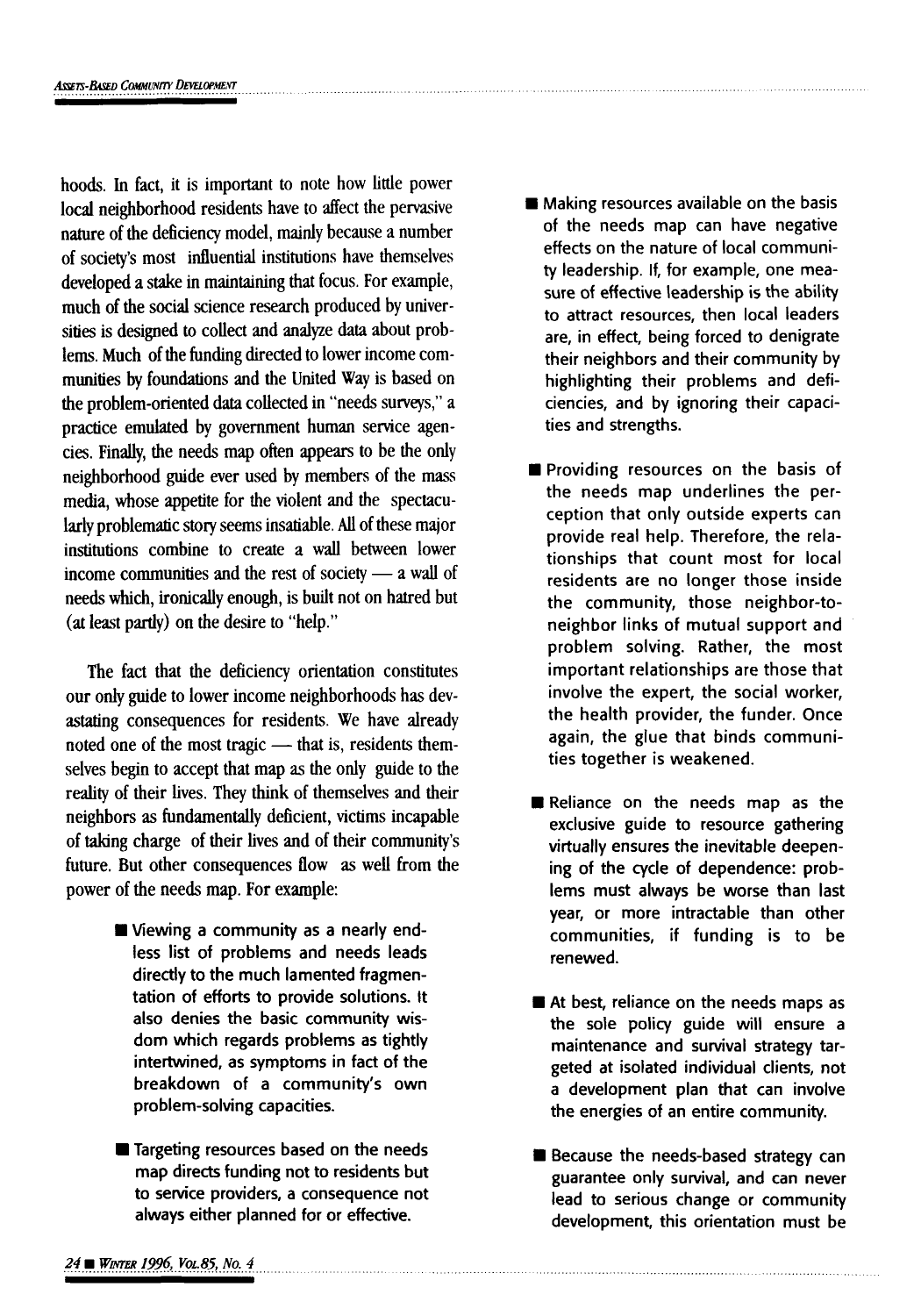**regarded as one of the major causes of the sense of hopelessness that pervades discussions about the future of low income neighborhoods. From the street corner to the White House, if maintenance and survival**  The hard truth is that development must start from within the community and, in most of our urban neighborhoods, there is no other choice.

**are the best we can provide, what sense can it make to invest in the future?** 

#### **THE ALTERNATIVE PATH: CAPACITY-FOCUSED DEVELOPMENT**

If even some of these negative consequences follow from our total reliance upon the needs map, an alternative approach becomes imperative. That alternative path, very simply, leads toward the development of policies and activities based on the capacities, **skills** and assets of lower income people and their neighborhoods.

In addition to the problems associated with the dominant deficiency model, at least two more factors argue for shifting to a capacity-oriented emphasis. First, **all** the historic evidence indicates that significant community development takes place only when local community people are committed to investing themselves and their resources in the effort. This observation explains why communities are never built from the top down, or from the outside in. Clearly, however, valuable outside assistance can be provided to communities that are actively developing their own assets.

The second reason for emphasizing the development of the internal assets of local urban neighborhoods is that the prospect for outside help is bleak indeed. Even in areas designated **as** Enterprise Zones, the odds are long that large-scale, job-providing industrial or service corporations will be locating in these neighborhoods. Nor is it likely, in the light of continuing budget constraints, that significant new inputs of federal money will be forthcoming soon. It **is** increasingly futile to wait for significant help to arrive from outside the community. The hard truth is that development must **start** from within the community and, in most of our urban neighborhoods, there is no other choice.

Creative neighborhood leaders across the country have begun to recognize this hard truth, and have shifted their practices accordingly. They are discovering that wherever there are effective community development efforts, those efforts are based upon an understanding, or map, of the community's assets, capacities and abilities. For it

is clear that even **t** he poorest neighborhood is a place where individuals and organizations represent resources upon which to rebuld. The key to neighborhood regeneration, then, is to locate **all** of the available local assets, to begin connecting them with one another in ways that multiply their power and effectiveness, and to begin harnessing those local institutions that are not yet available for local development purposes.

Once this guide to capacities has replaced the old one containing only needs and deficiencies, the regenerating community can begin to assemble its strengths into new combinations, new structures of opportunity, new sources of income and control, and new possibilities for production.

#### **THE ASSETS OF A COMMUNITY: INDIVIDUALS, ASSOCIATIONS, INSTITUTIONS**

Each community boasts a unique combination of assets upon which to build its future. **A** thorough map of those assets would begin with an inventory of the gifts, **skills** and capacities of the community's residents. Household by household, building by building, block by block, the capacity map-makers will discover a vast and often surprising array of individual talents and productive **skills,** few of which are being mobilized for community-building purposes. This basic truth about the "giftedness" of every individual is particularly important to apply to persons who often find themselves marginalized by communities. It is essential to recognize the capacities, **for** example, of those who have been labeled mentally handicapped or disabled, or of those who are marginalized because they are too old, or too young, or too poor. In a community whose assets are being fully recognized and mobilized, these people too will be part of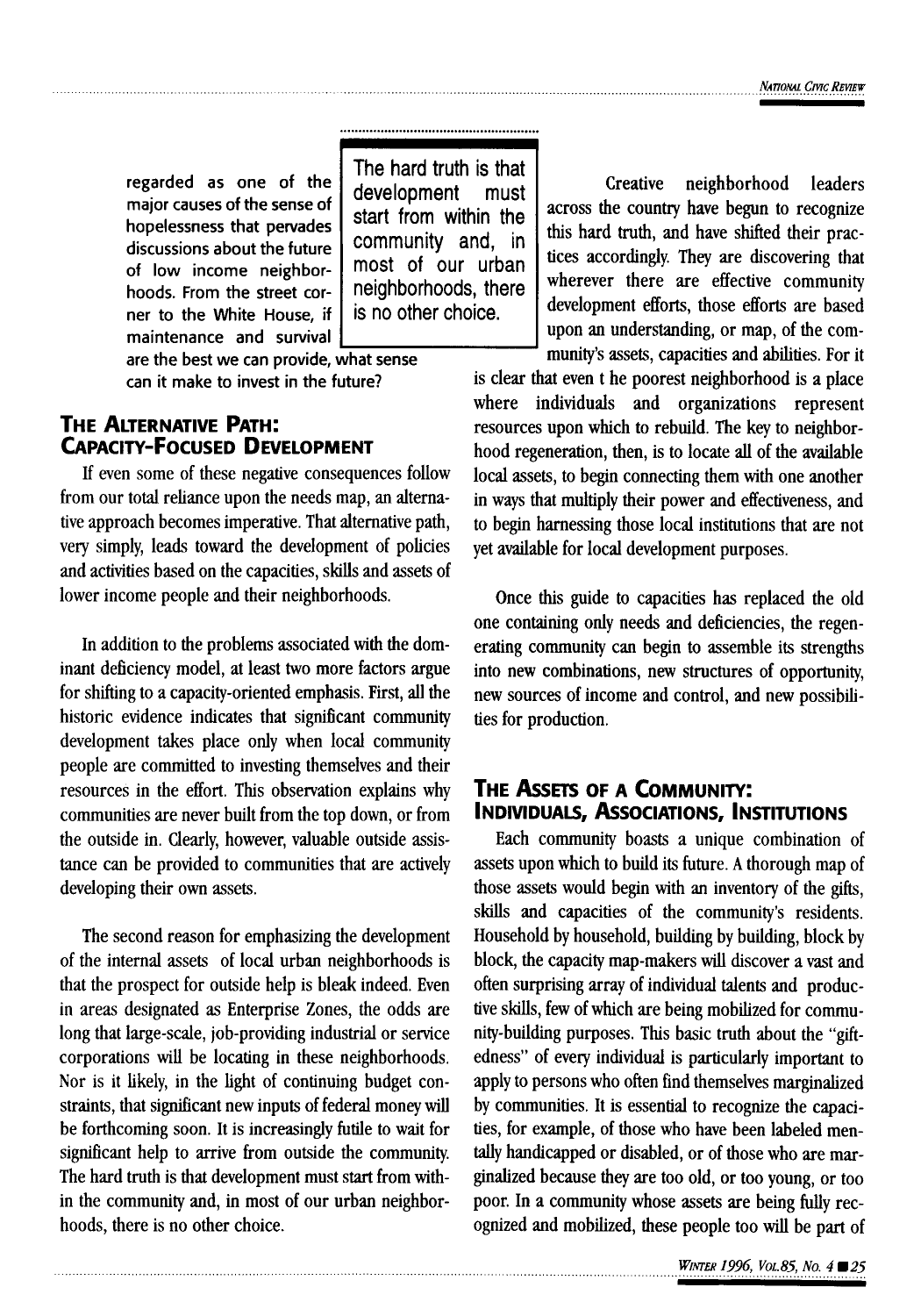the action, not **as** clients or recipients of aid, but **as full** contributors to the community-building process.

In addition to mapping the gifts and **skills** of individuals, and of households and families, the committed community builder will compile an inventory of citizens' associations. These associations, less formal and much less dependent upon paid staff than are formal institutions, are the vehicles through which citizens in the **U.S.** assemble to solve problems, or to share common interests and activities. It is usually the case that the

depth and extent of associational life in any community is vastly underestimated. This is particularly true of lower income communities. In fact, however, though some parts of associational life may have dwindled in very low income neighborhoods, most communities continue to harbor significant numbers of associations with religious, cultural, athletic, recreational and other purposes. Community builders soon recognize that these groups are indispensable tools for development, and that many of them can in fact be stretched beyond their original purposes and intentions to become **full** contributors to the development process.

Beyond the individuals and local associations that make up the asset base of communities are all of the more formal institutions which are located in the community. Private businesses; public institutions such **as**  schools, libraries, parks, police and fire stations; nonprofit institutions such **as** hospitals and social service schools, libraries, parks, police and fire stations; non-<br>profit institutions such as hospitals and social service<br>agencies — these organizations make up the most visible and formal part of a community's fabric. Accounting for them in full, and enlisting them in the process of community development, is essential to the success **of**  the process. For community builders, the process of mapping the institutional assets of the community will often be much simpler than that of making an inventory involving individuals and associations. But establishing within each institution a sense of responsibility for the health of the local community, along with mechanisms

Establishing within each institution a sense of responsibility for the health of the local community, along with mechanisms that allow communities to influence and even control some aspects of the institution's relationships with its local neighborhood, can prove much more difficult.

that allow communities to influence and even control some aspects of the institution's relationships with its local neighborhood, can prove much more difficult. Nevertheless, a community that has located and mobilized its entire base of assets will clearly feature heavily involved and invested local institutions.

Individuals, associations and institutions are the three major categories that contain **within** them much of the asset base of every community.

#### *AN* **ALTERNATIVE COMMUNITY DEVELOPMENT PATH: ASSET-BASED, INTERNALLY FOCUSED, RELATIONSHIP DRIVEN**

*As* we begin to describe the basic elements of an asset-based community development process, it is important to place this discussion in its larger context. 'Mo major quahfications should be stated **as** strongly **as**  possible.

First, focusing on the assets of lower income communities does not imply that these communities do not need additional resources from the outside. Rather, outside resources will be much more effectively used *if* the local community is itself fully mobilized and invested, and if it can define the agendas for which additional resources must be obtained. The assets within lower income communities, in other words, are absolutely necessary but usually not sufficient to meet the huge development challenges ahead.

Second, the discussion of asset-based community development is intended to affirm, and to build upon the remarkable work already going on in neighborhoods across the country. Asset-based community development acknowledges and embraces particularly the strong neighborhood-rooted traditions of community organizing, community economic development and neighborhood planning. In fact, experienced leaders in these three areas have been among our most valuable sources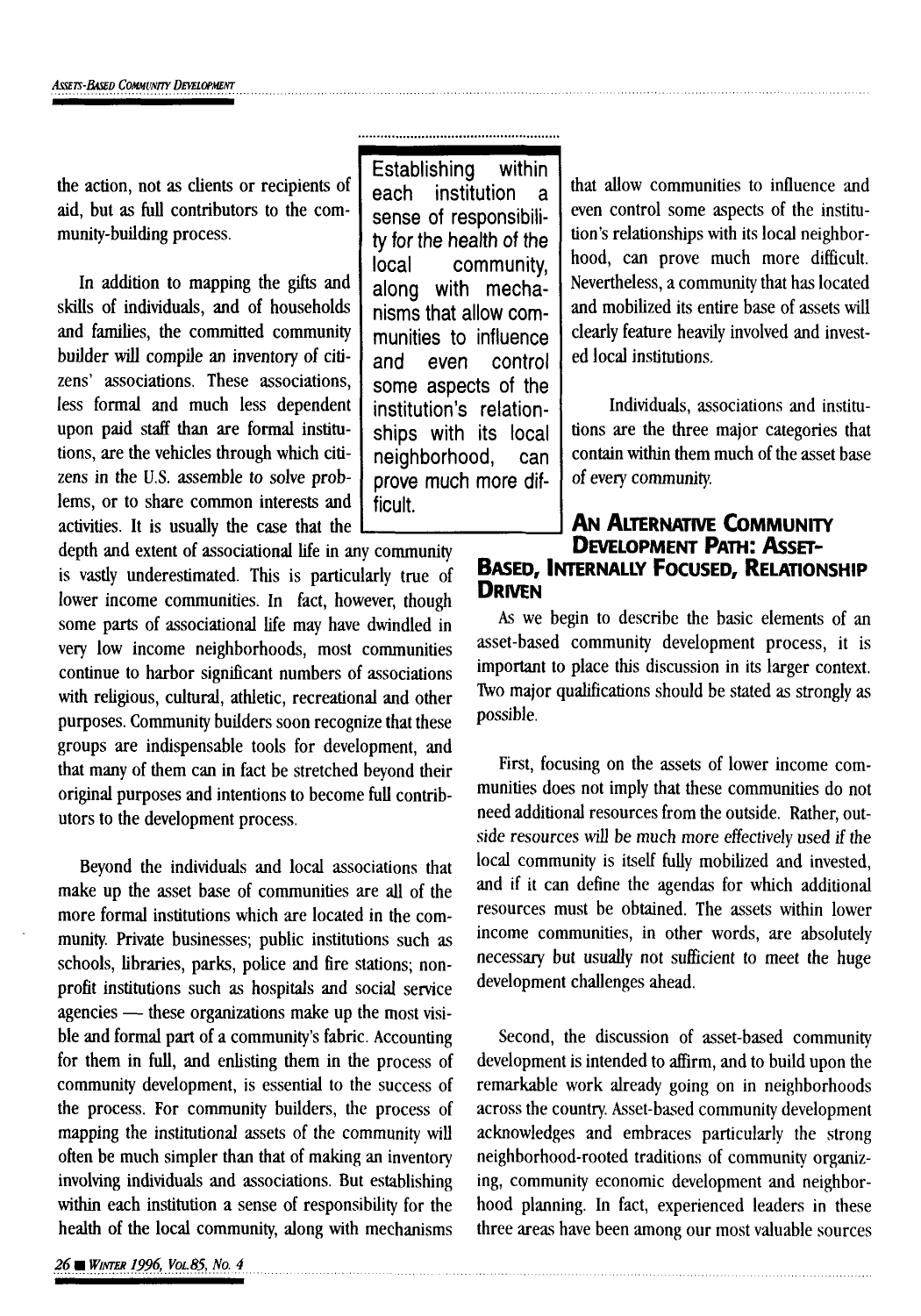of inspiration and guidance. The approach outlined in this guide is intended to complement, and sometimes to precede, their efforts - not to substitute for them.

These caveats understood, then, "asset-based community development" deserves a little more introduction and definition. This process can be defined by three simple, interrelated characteristics:

- Obviously enough, the first principle that defines this process is that it is "asset-based." That is, this community development strategy starts with what is present in the community, the capacities of its residents and workers, the associational and institutional base of the area  $-$  not with what is absent, or with what is problematic, or with what the community needs.
- **Because this community development** process is asset-based, it is by necessity "internally focused." That is, the development strategy concentrates first of all upon the agenda building and problem-solving capacities of local residents, local associations, and local institutions. Again, this intense and selfconscious internal focus is not intended to minimize either the role external forces have played in helping to create the desperate conditions of lower income neighborhoods, or the need to attract additional resources to these communities. Rather this strong internal focus is intended simply to stress the primacy of local definition, investment, creativity, hope and control.

 $\blacksquare$  If a community development process is to be asset-based and internally focused, then it will be in very important ways "relationship driven." Thus, one of the central challenges for assetbased community developers is to constantly build and rebuild the relationships between and among local residents, local associations, and local institutions.

Skilled community organizers and effective community developers already recognize the importance of relationship building. For it is clear that the strong ties which form the basis for community-based problem solving have been under attack. The forces driving peowhich form the basis for community-based problem<br>solving have been under attack. The forces driving peo-<br>ple apart are many and frequently cited — increasing mobility rates, the age and not least from the point of view of lower income communities, increasing dependence upon outside, professionalized helpers.

Because **of** these factors, the sense of efficacy based on interdependence, the idea that people can count on their neighbors and neighborhood resources for support and strength has weakened. For community builders **who** are focused on assets, rebuilding these local relationships offers the most promising route toward successful community development.

*This article was excerpted from the authors' book,*  Building Community From the Inside Out *To order a copy, contact ACTA Publications, I-800-397-2282, 4848 North Clark Street, Chicago, IL 60640.*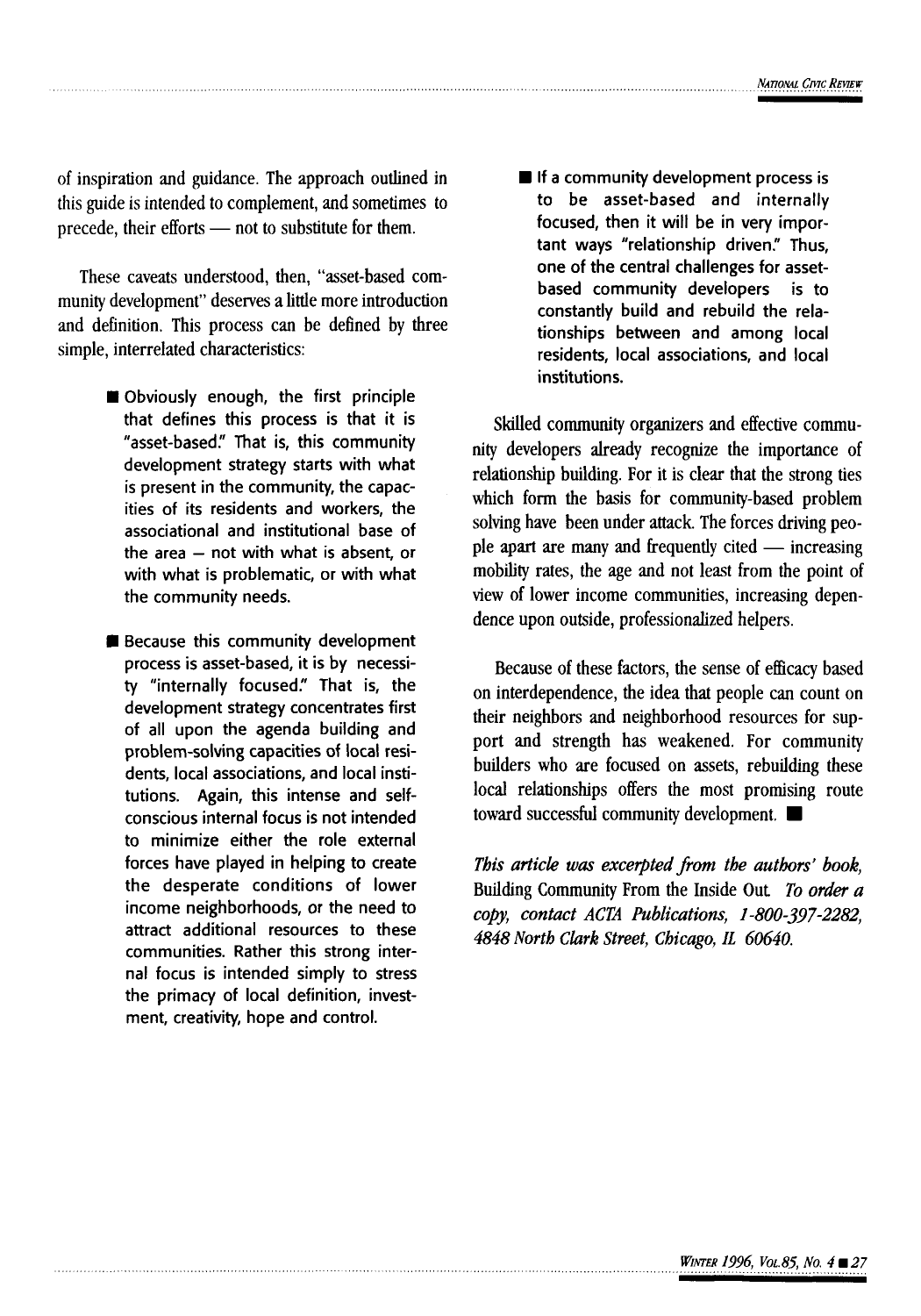## **NEIGHBORHOOD NEEDS MAP**

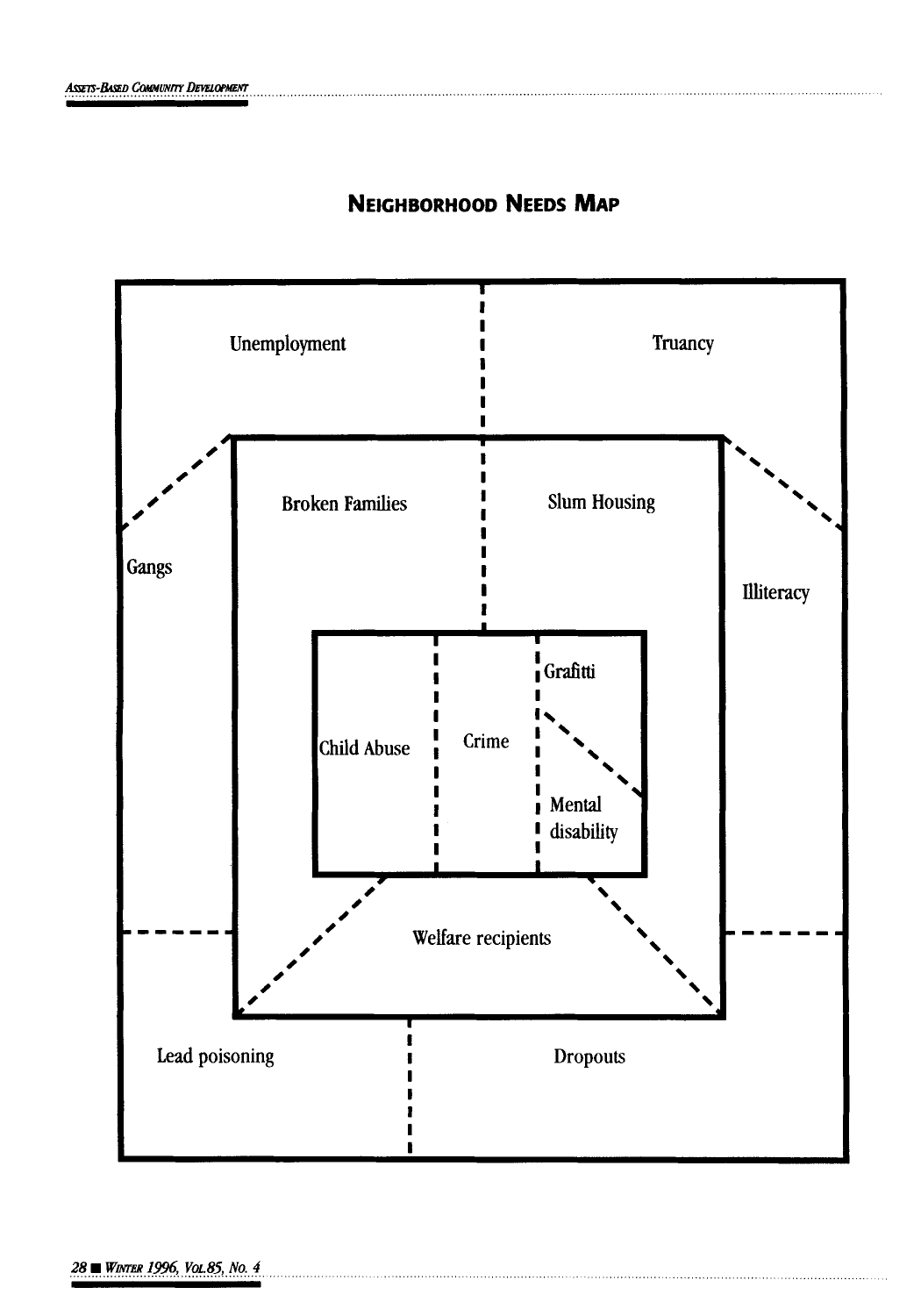## **COMMUNITY ASSETS MAP**